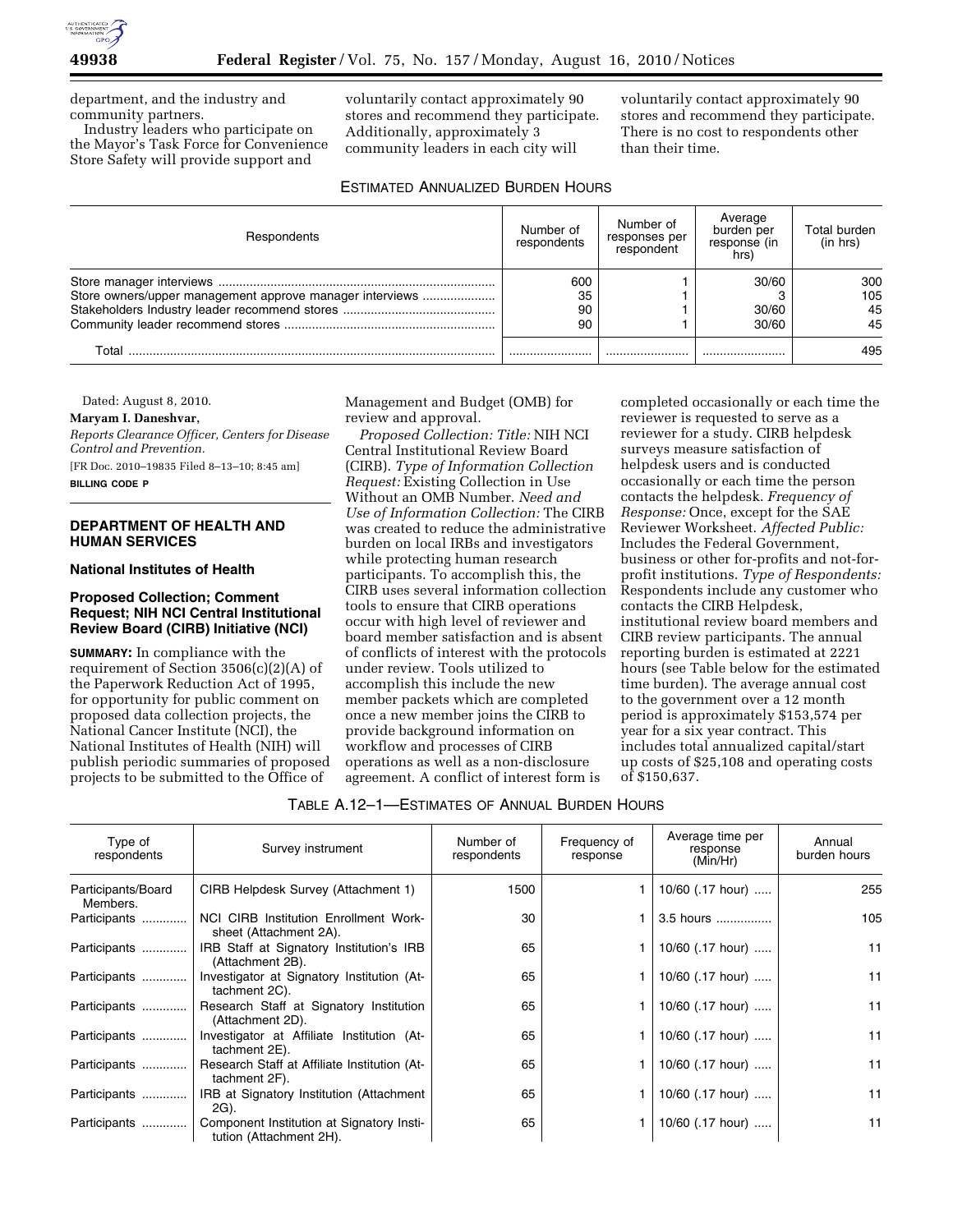# TABLE A.12–1—ESTIMATES OF ANNUAL BURDEN HOURS—Continued

| Type of<br>respondents        | Survey instrument                                                                                         | Number of<br>respondents | Frequency of<br>response | Average time per<br>response<br>(Min/Hr) | Annual<br>burden hours |
|-------------------------------|-----------------------------------------------------------------------------------------------------------|--------------------------|--------------------------|------------------------------------------|------------------------|
| Participants                  | IRB at Affiliate Institution (Attachment<br>$2I$ ).                                                       | 65                       | 1                        | 10/60 (.17 hour)                         | 11                     |
| Participants                  | Institution Affiliate Institution without an<br>IRB (Attachment 2J).                                      | 65                       | 1                        | 10/60 (.17 hour)                         | 11                     |
| Participants                  | Request for 30-Day Access Form (At-<br>tachment 2K).                                                      | 50                       | 1                        | 10/60 $(.17 \text{ hour})$               | 9                      |
| Participants                  | Facilitated Review (FR) Acceptance<br>Form (Attachment 2L).                                               | 1450                     | 1                        | 10/60 $(.17 \text{ hour})$               | 247                    |
| Participants                  | Study Review Responsibility Transfer<br>Form (Attachment 2M).                                             | 120                      | 1                        | 10/60 (.17 hour)                         | 20                     |
| Board Members                 | CIRB New Board Member Biographical<br>Sketch Form (Attachment 3B).                                        | 16                       | 1                        | $30/60$ (.5 hour)                        | 8                      |
| Board Members                 | CIRB New Board Member Contact In-<br>formation Form (Attachment 3C).                                      | 16                       | 1                        | 15/60 $(.25 \text{ hour})$               | 4                      |
| Board Members                 | CIRB New Board Member W-9 (Attach-<br>ment 3D).                                                           | 16                       | 1                        | 15/60 $(.25 \text{ hour})$               | 4                      |
| Board Members                 | CIRB New Board Member Non-Disclo-<br>sure Agreement (NDA) (Attachment<br>3E).                             | 16                       | 1.                       | 15/60 (.25 hour)                         | 4                      |
| Board Members<br>Participants | Direct Deposit Form (Attachment 4)<br>NCI Adult CIRB Application (Attachment                              | 16<br>150                | 1<br>1.                  | 15/60 (.25 hour)<br>2 hours              | 4<br>300               |
| Participants                  | 5A).<br>NCI Pediatric CIRB Application (Attach-                                                           | 62                       | 1                        | 2 hours                                  | 124                    |
| Participants                  | ment 5B).<br>Adult/Pediatric CIRB Application-Ancil-                                                      | 10                       | 1.                       | 2 hours                                  | 20                     |
| Participants                  | lary Studies (Attachment 5C).<br>Summary of CIRB Application Revisions                                    | 20                       | 1.                       | 30/60 (.5 hour)                          | 10                     |
| Participants                  | (Attachment 5D).<br>Adult/Pediatric CIRB Application for                                                  | 230                      | 1                        | 1 hour                                   | 230                    |
| Board Members                 | Continuing Review (Attachment 5E).<br>Adult CIRB Reviewer Findings-Initial                                | 20                       | 1.                       | 4 hours                                  | 80                     |
|                               | Review of Cooperative Group Pro-<br>tocol (Attachment 6A).                                                |                          |                          |                                          |                        |
| Board Members                 | Pediatric CIRB Reviewer Findings-Ini-<br>tial Review of Cooperative Group<br>Protocol (Attachment 6B).    | 12                       | 1.                       | 4 hours                                  | 48                     |
| Board Members                 | Adult CIRB Reviewer Findings Cooper-<br>ative Group Response to CIRB Re-<br>view (Attachment 6C).         | 25                       | 1.                       | 1 hour                                   | 25                     |
| Board Members                 | Pediatric CIRB Reviewer Findings Co-<br>operative Group Response to CIRB<br>Review (Attachment 6D).       | 70                       | 1                        | 1 hour                                   | 70                     |
| Board Members                 | Adult CIRB Reviewer Findings Amend-<br>ment Cooperative Group Protocol (At-<br>tachment 6E).              | 130                      | 1                        | 1.5 hours                                | 195                    |
| Board Members                 | Pediatric CIRB<br>Reviewer<br>Findings<br>Amendment to Cooperative Group<br>Protocol (Attachment 6F).     | 50                       | 1                        | 1.5 hours                                | 75                     |
| Board Members                 | Adult CIRB Reviewer Findings Con-<br>tinuing Review of Cooperative Group<br>Protocol (Attachment 6G).     | 150                      | 1                        | .5 hour                                  | 75                     |
| Board Members                 | Pediatric CIRB Reviewer Findings Con-<br>tinuing Review of Cooperative Group<br>Protocol (Attachment 6H). | 110                      | 1                        | .5 hour                                  | 55                     |
| Board Members                 | CIRB Reviewer Form (Attachment 6I)                                                                        | 20                       | 1                        | 2 hours                                  | 40                     |
| Board Members                 | <b>CIRB Statistical Reviewer Form (Attach-</b><br>ment 6J).                                               | 20                       |                          | 2 hours                                  | 40                     |
| Board Members                 | CIRB SAE Reviewer Worksheet (At-<br>tachment 6K).                                                         | 10                       | 15                       | 30/60 (.5 hour)                          | 75                     |
| Total                         |                                                                                                           |                          |                          |                                          | 2221                   |

*Request for Comments:* Written comments and/or suggestions from the public and affected agencies should address one or more of the following

points: (1) Evaluate whether the proposed collection of information is necessary for the proper performance of the function of the agency, including

whether the information will have practical utility; (2) Evaluate the accuracy of the agency's estimate of the burden of the proposed collection of